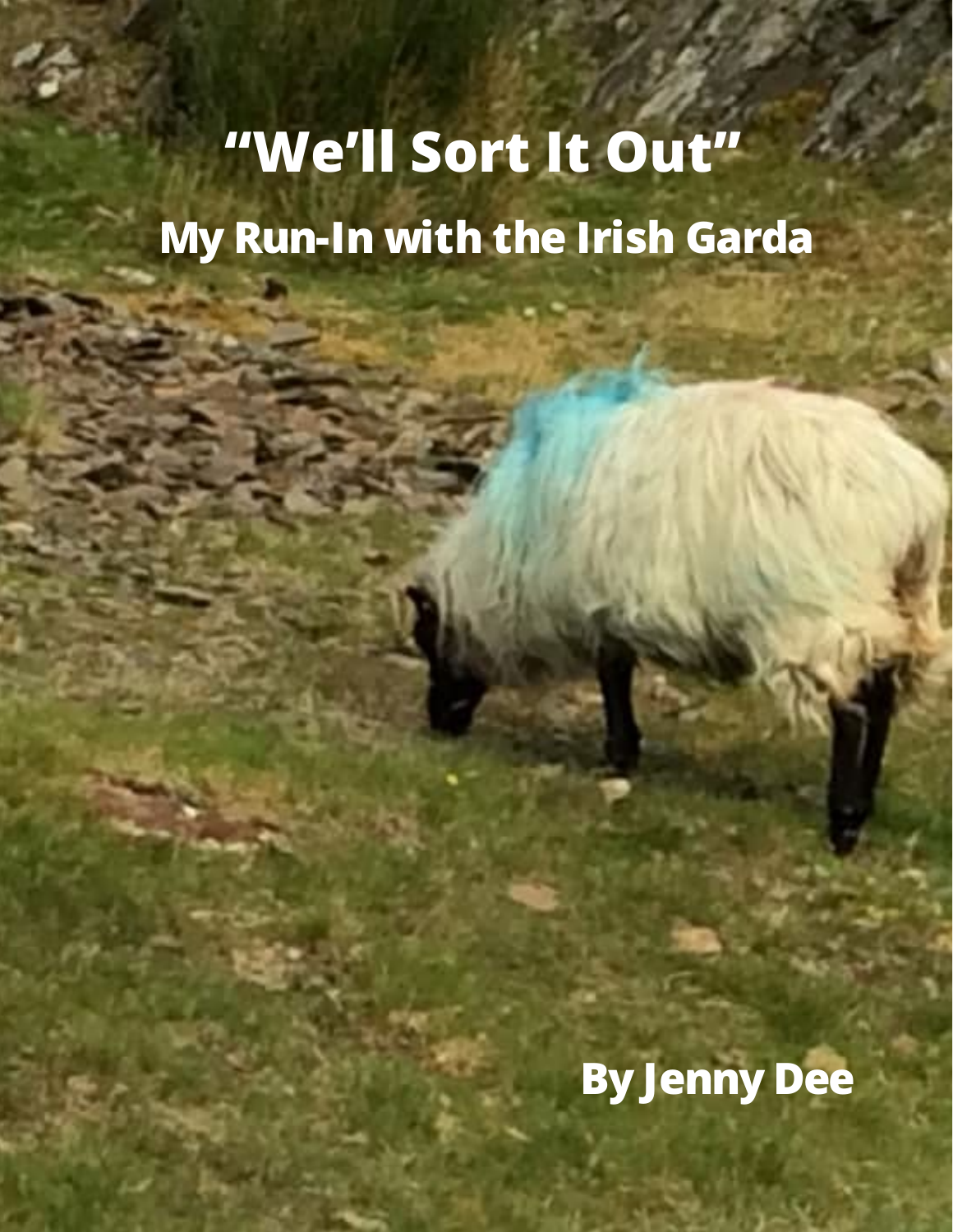I am always down for a unique adventure, and the summer of 2019 was no different. I had this brilliant idea that I would travel to Ireland and…drive.

*How hard could it be?* I thought to myself.

So what if I'd have to figure out how to change my entire peripheral vision that I've trained for the past thirty years to the complete opposite side of my body, and consciously remember to not enter the right lane unless I am passing.

And sure, I'd need to learn how to swiftly and expertly navigate the hell that is the roundabout, drive past another car on a literal one lane (yet both ways) street and figure out how to not hit a sheep in the middle of the road.

## I had insurance. *What's the worst that could happen?*

When I first got behind the wheel, I took my time getting to know the car and understanding the rules of the road. I had heard that if you just stay all the way to the left whenever possible, it's less tempting to swerve too far to the right. That was a genius idea that took me far.

It wasn't as difficult as I expected it to be, and though I drove slower than a churchbound Granny on a Sunday morning, I quickly became comfortable and familiar with the other side of the road driving thing. I actually impressed myself!

I even got the hang of the roundabouts. Well, that wasn't hard, considering I was granted tons of practice since every other kilo had another roundabout to conquer.

*Side note: I became so good at them, that when I returned to the States and was faced with a roundabout, I went the wrong way here. Thankfully, no other cars were on the road as I self-corrected.*

It wasn't all driving roses, however. There were some close calls with a speeding car coming from the opposite direction or a temporary zone-out that had my muscle memory veering a little too much to the side. In fact, there was one point when I swore the came in contact with a tree or something on the left-hand side, but when I looked at the car, it seemed to be fine, so I shrugged it off and went inside to spend a wonderful evening with my sweet family host.

The next morning, I said my goodbyes and was off to spend the rest of my trip scouting the country. All was well as I journeyed all over the southeast coast of Ireland, finding myself mesmerized by Blarney Castle, enjoying a medieval dinner banquet in Bunratty and meditating in the peaceful setting of the Cliffs of Moher.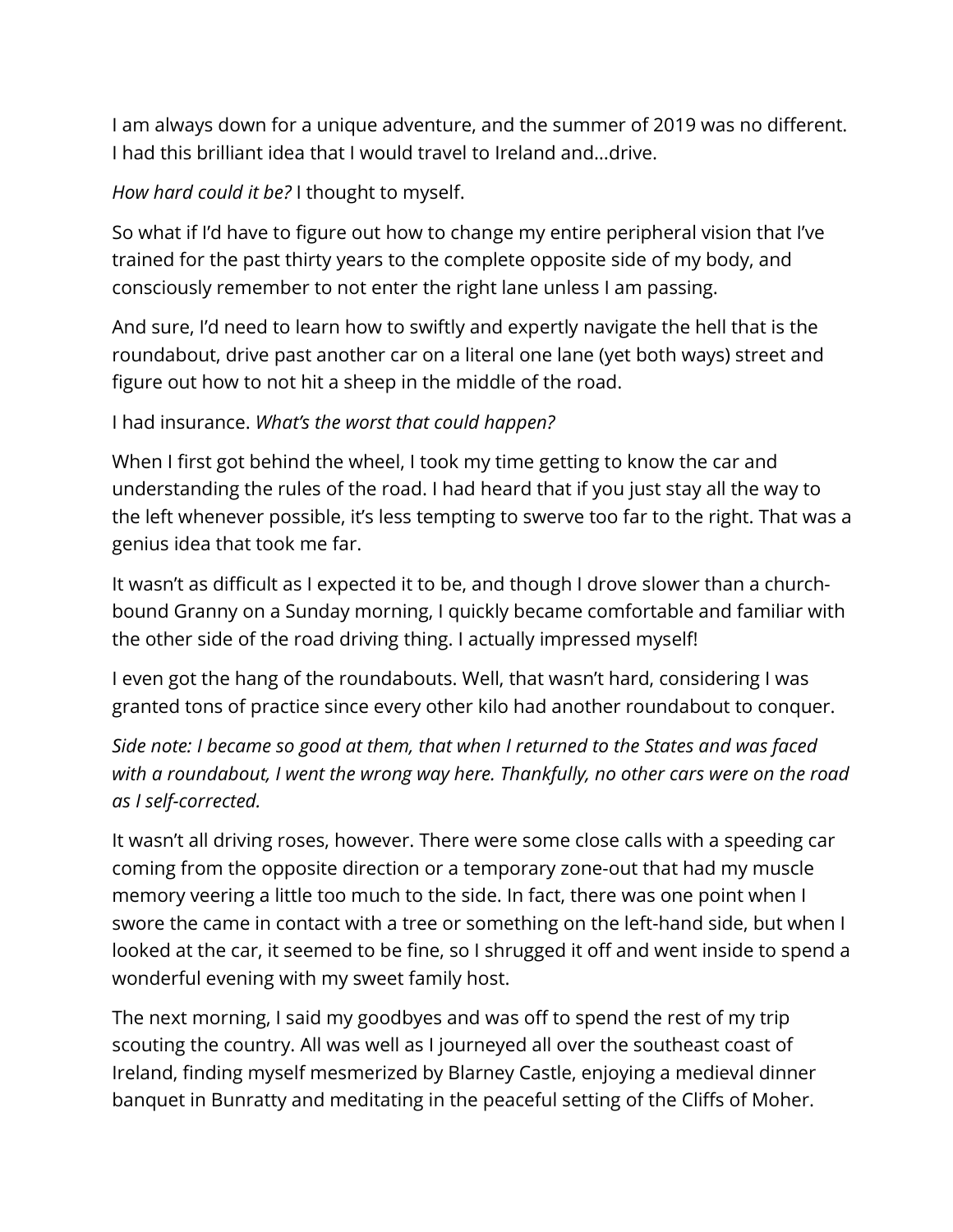It was literally after I left the meditation room at the Cliffs, feeling refreshed and balanced, that I returned to my car for the next leg of the trip, when I received a call from an unknown Irish number. I assumed it was my next hotel confirming my reservation or something, so it didn't alarm me.

What did alarm me was after saying hello, I was asked to confirm my name and then was told that I was speaking with the Westpoint Garda.

## *Say what?*

All the color drained from my face and I think I stopped breathing for a second. I couldn't for the life of me figure out in that split second what I could have done wrong.

Oh, right—when I parked the other day, I think I was about 5 minutes over the meter, didn't put enough coins in and was now facing a parking ticket.

Yeah, no. That wasn't it.

Apparently, that little "I wonder what I could have hit" moment was more serious than a tree. In fact, my sideview mirror had fully scraped the side of another parked car sitting in front of the hotel where I stayed overnight with my family member.

I freaked the hell out. I had no idea that I had hit an actual car, and all I could think about was how I was going to Irish jail and I'd never see my kids again.

Luckily, I was speaking to a very nice Garda man, who continued to explain how there was a witness to me hitting the vehicle and doing nothing about it, how they had the license plate and were able to track me down through the rental car company and how there was some serious damage done to the other vehicle.

Nothing too frightening about that bit of info at all. \*Yikes\*

If I hadn't have just come out of a meditation room feeling centered, I can assure you, I would have dived off the deep end of dramatic hysterics.

But I kept my wits about me, apologized profusely and offered my unending cooperation to resolve the situation. Nice Mr. Garda man then explained how it was good that I had insurance, because it would be 100% covered, and that's all the owner cared about.

That was great, of course. But I needed to know: